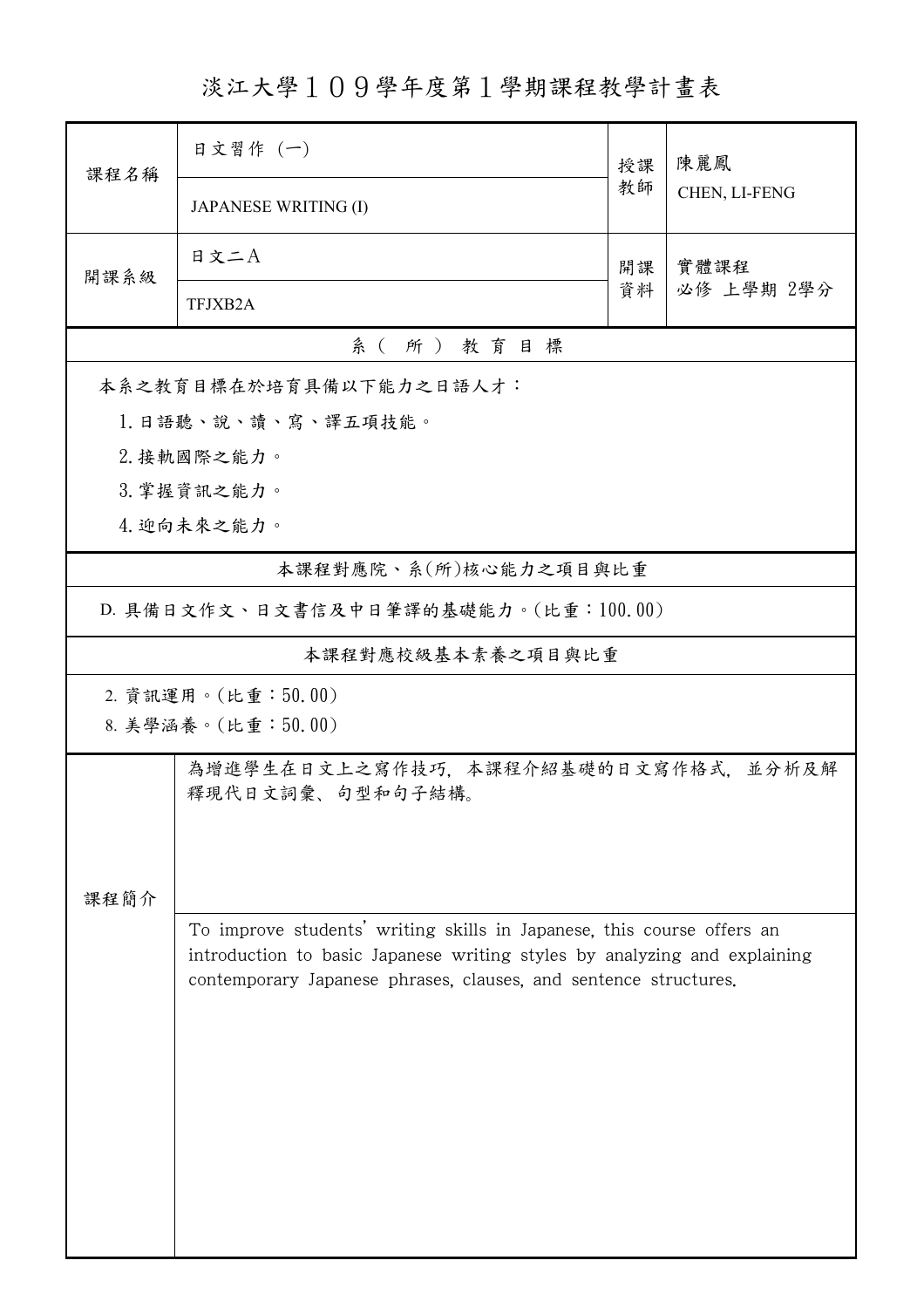## 本課程教學目標與認知、情意、技能目標之對應

將課程教學目標分別對應「認知(Cognitive)」、「情意(Affective)」與「技能(Psychomotor)」 的各目標類型。

一、認知(Cognitive):著重在該科目的事實、概念、程序、後設認知等各類知識之學習。

二、情意(Affective):著重在該科目的興趣、倫理、態度、信念、價值觀等之學習。

三、技能(Psychomotor):著重在該科目的肢體動作或技術操作之學習。

| 序<br>號         | 教學目標(中文)                                                                                                   |                            |            | 教學目標(英文)                                                                                                                                                                                                                      |                      |  |  |  |  |
|----------------|------------------------------------------------------------------------------------------------------------|----------------------------|------------|-------------------------------------------------------------------------------------------------------------------------------------------------------------------------------------------------------------------------------|----------------------|--|--|--|--|
|                | 1 1.具備日文寫作格式、標點符<br>號、文章體裁 (文體) 等寫作之基<br>本知識。2.具備正確使用日文基本<br>句型於寫作上之能力。3.具備寫作<br>與日常生活相關之基礎記述文及意<br>見文之能力。 |                            |            | To improve students' writing skills in Japanese, this<br>course offers an introduction to basic Japanese<br>writing styles by analyzing and explaining<br>contemporary Japanese phrases, clauses, and sentence<br>structures. |                      |  |  |  |  |
|                | 教學目標之目標類型、核心能力、基本素養教學方法與評量方式                                                                               |                            |            |                                                                                                                                                                                                                               |                      |  |  |  |  |
| 序號             | 目標類型                                                                                                       | 院、系 $(\text{ff})$<br>核心能力  | 校級<br>基本素養 | 教學方法                                                                                                                                                                                                                          | 評量方式                 |  |  |  |  |
| 1              | 認知                                                                                                         | D                          | 28         | 講述                                                                                                                                                                                                                            | 測驗、作業、討論(含<br>課堂、線上) |  |  |  |  |
|                | 授課進度表                                                                                                      |                            |            |                                                                                                                                                                                                                               |                      |  |  |  |  |
| 週次             | 日期起訖                                                                                                       | 內 容 (Subject/Topics)<br>備註 |            |                                                                                                                                                                                                                               |                      |  |  |  |  |
| 1              | $109/09/14$ ~<br>109/09/20                                                                                 | 課程·作文基本知識說明                |            |                                                                                                                                                                                                                               |                      |  |  |  |  |
| $\overline{c}$ | $109/09/21$ ~<br>109/09/27                                                                                 | 基礎句型練習                     |            |                                                                                                                                                                                                                               |                      |  |  |  |  |
| 3              | $109/09/28$ ~<br>109/10/04                                                                                 | 中秋節放假                      |            |                                                                                                                                                                                                                               |                      |  |  |  |  |
| 4              | $109/10/05$ ~<br>109/10/11                                                                                 | 基礎句型練習                     |            |                                                                                                                                                                                                                               |                      |  |  |  |  |
| 5              | $109/10/12$ ~<br>109/10/18                                                                                 | 主題一                        |            |                                                                                                                                                                                                                               |                      |  |  |  |  |
| 6              | $109/10/19$ ~<br>109/10/25                                                                                 | 主題一                        |            |                                                                                                                                                                                                                               |                      |  |  |  |  |
| 7              | $109/10/26$ ~<br>109/11/01                                                                                 | 主題二                        |            |                                                                                                                                                                                                                               |                      |  |  |  |  |
| 8              | $109/11/02$ ~<br>109/11/08                                                                                 | 主題二                        |            |                                                                                                                                                                                                                               |                      |  |  |  |  |
| 9              | $109/11/09$ ~<br>109/11/15                                                                                 | 主題三                        |            |                                                                                                                                                                                                                               |                      |  |  |  |  |
| 10             | $109/11/16$ ~<br>109/11/22                                                                                 | 期中考試週                      |            |                                                                                                                                                                                                                               |                      |  |  |  |  |
| 11             | $109/11/23$ ~<br>109/11/29                                                                                 | 主題三                        |            |                                                                                                                                                                                                                               |                      |  |  |  |  |
| 12             | $109/11/30$ ~<br>109/12/06                                                                                 | 主題四                        |            |                                                                                                                                                                                                                               |                      |  |  |  |  |
|                |                                                                                                            |                            |            |                                                                                                                                                                                                                               |                      |  |  |  |  |